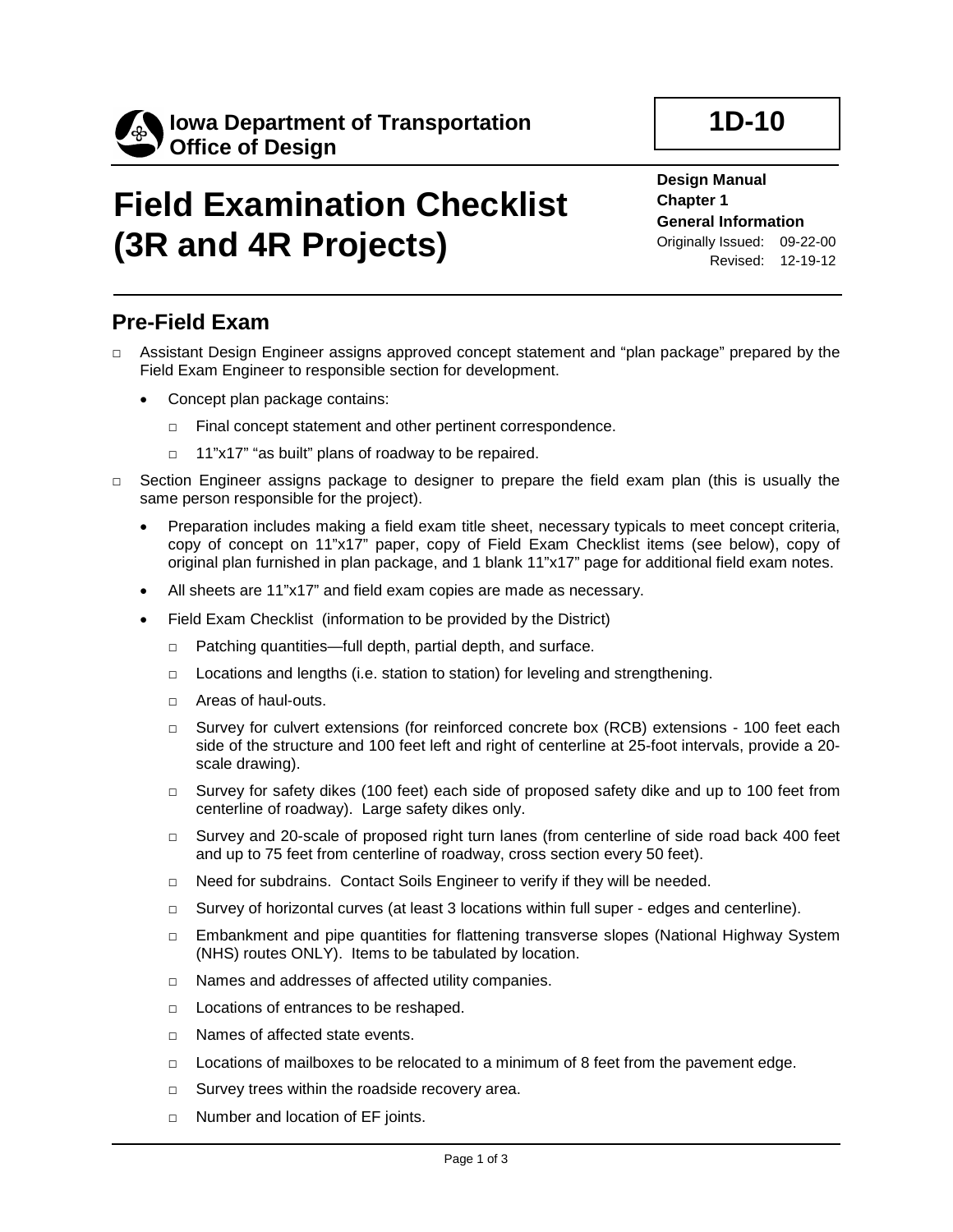- □ Disposition of bridge handrail and guardrail, including posts.
- □ Locations (station to station) for longitudinal joint repair.
- □ Tabulation of adjustment of fixtures.
- □ Clearing and grubbing quantities.
- Other items to be discussed/reviewed with the District during the field exam and noted on the plans should include the following:
	- □ Contractor furnish borrow? (Yes) / (No)
	- □ Full depth patches to be Portland concrete cement (PCC)? (Yes) / (No)
	- □ Full depth PCC patches to be doweled? (Yes) / (No)
	- □ Soils to determine and provide tabulation of subdrains? (Yes) / (No)
	- □ Pollution Prevention Plan (PPP) required? (Yes) / (No)
	- □ Field Office? (Yes) / (No)
	- □ Construction Survey? (Yes) / (No)
	- □ Survey by Office of Design? (Yes) / (No)
	- $\Box$  Pavement markings for turn lanes as determined by the District? (Yes) / (No)
- $\Box$  After submitting field exam package to person for preparation, the Section Engineer will contact the District Engineer to set up a field exam date and time (usually 2 to 6 weeks after project is assigned).
	- If any culvert, RCB, and/or bridge work is noted in concept, advise Preliminary Bridge Engineer of impending field exam date and if anyone will attend. Whether representative attends or not, provide copy of proposed field exam plan to Preliminary Bridge Engineer no later than 3 to 4 weeks prior to trip.
- $\Box$  The Section Engineer will write a memo to the District Engineer confirming date, time, meeting location, when Central Office personnel will leave Ames, statement that no plans will be sent in advance, and statement about whether representative from the Office of Bridges and Structures should or does not need to attend. Distribution is as follows: Design Engineer, both Assistant Design Engineers, District Construction Engineer, District Maintenance Engineer, Field Exam Engineer (write on his/her copy asking if van is available), Assistant Bridges and Structures Engineer, Preliminary Bridge Engineer, Soils Engineer, FHWA representative (if necessary), Project Scheduling Engineer.
	- If the Field Exam Engineer is attending, he/she will be responsible for transportation. If the Field Exam Engineer is not attending, then the Section Engineer will be responsible for transportation.

#### **Field Exam**

- Local field exam personnel are to meet District personnel at agreed time and place.
- □ Begin Field Exam notes (usually with contrasting color or markings).
	- Note taker is usually the Field Exam Engineer, senior design technician, Assistant Section Engineer, Section Engineer, or other person from Design familiar with the procedure.
	- Write the field exam date and attending personnel, including their position, on the title sheet.
	- Prior to beginning the exam, the Design person in charge will recap concept of proposed project.
	- Any items discussed on review are written on plans.
	- After the field exam is over, Design person in charge will recap the day's exam and note any disagreements and change any errors noted on the review plans.
	- The notes on the official 11"x17" plan need to be legible and able to be understood by any future reviewers. Notes should be specific and self-explanatory.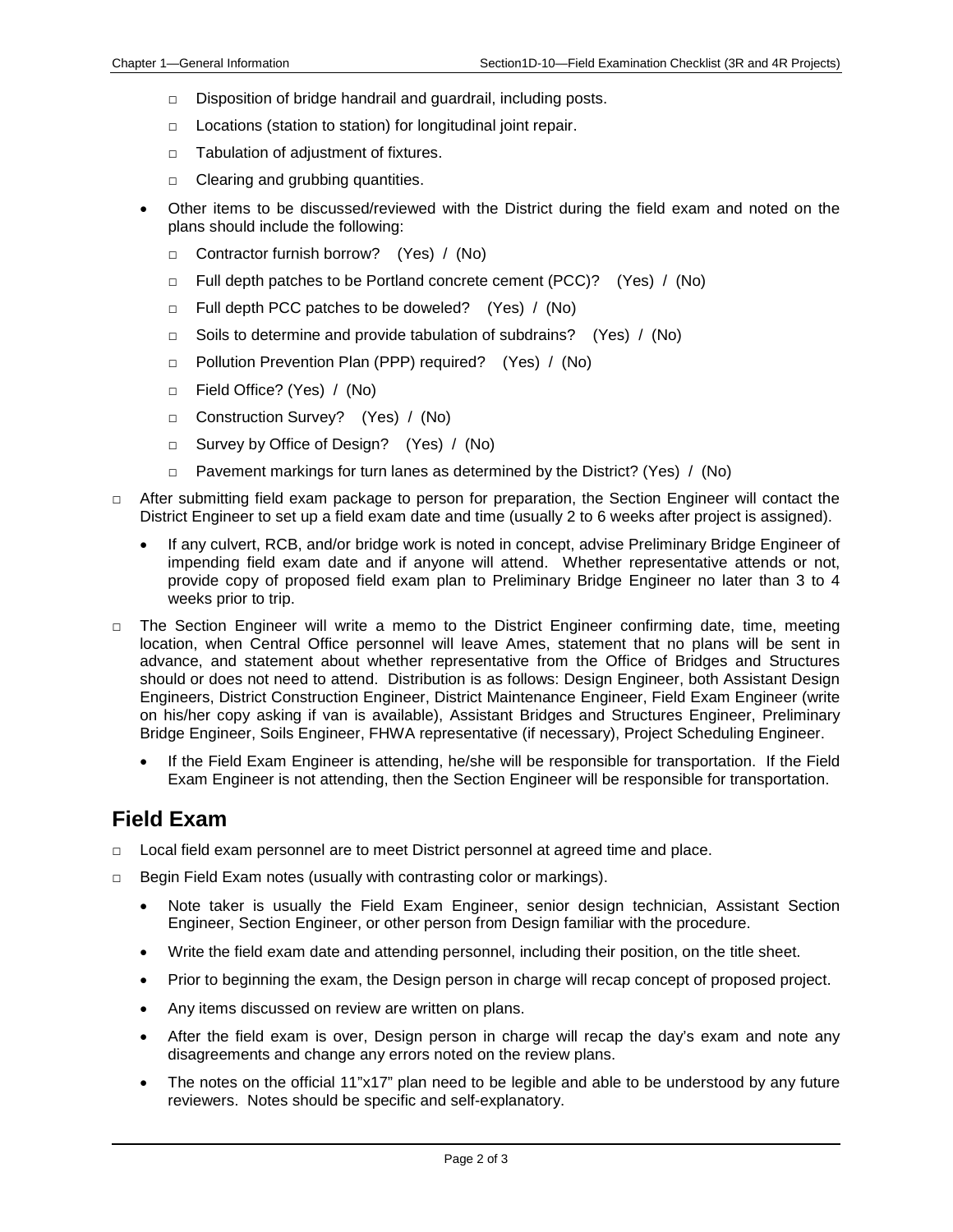#### **Post Field Exam**

- □ If necessary recopy field exam information on backup plan.
- □ Set up time with Assistant Design Engineer to review field exam plan.
- □ Have all Design personnel in attendance when reviewing plan with Assistant Design Engineer.
- □ Section Engineer or Design representative in charge of the field exam is to draft a letter under the Section Engineer's name. Note that even if the Field Exam Engineer is present for 3R projects, he/she will not be writing the field exam letter.
	- The letter will be sent to the District Engineer along with links to the field exam letter and plan. The letter will indicate when information is needed from various sections and departments.
	- Distribution to:

Design Engineer Assistant Design Engineer District Construction Engineer District Resident Construction Engineer Field Exam Engineer Assistant Bridge Engineer Preliminary Bridge Engineer Soils Engineer ROW Director ROW Design Supervisor And others as necessary: ROW Utilities Officer ROW Agreements officer Roadside Development Program Management Project Scheduling Engineer

FHWA representative